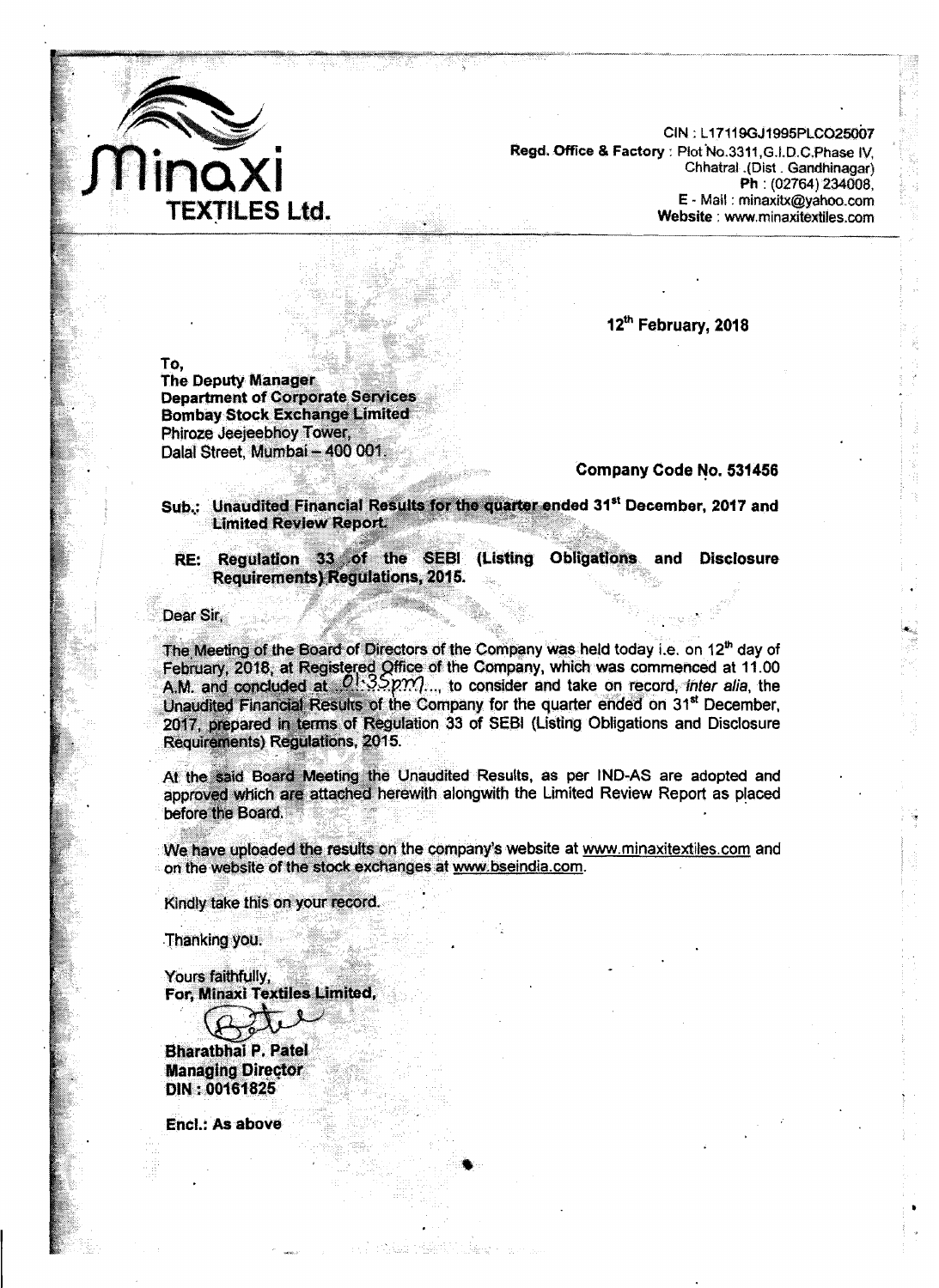|                                                |                                                                                                                                                                                                                                                                                                                                                                                                                                                                                                           | <b>MINAXI TEXTILES LIMITED</b>      |                                        |                                     |                                           |                                        |
|------------------------------------------------|-----------------------------------------------------------------------------------------------------------------------------------------------------------------------------------------------------------------------------------------------------------------------------------------------------------------------------------------------------------------------------------------------------------------------------------------------------------------------------------------------------------|-------------------------------------|----------------------------------------|-------------------------------------|-------------------------------------------|----------------------------------------|
|                                                | REG.OFF. PLOT NO:3311, PHASE:04, G.I.D.C., AT:CHHATRAL, TA:KALOL(N.G.), DIST:GANDHINGAR PIN:382 729<br>STATEMENT OF STANDALONE UNAUDITED FINANCIAL RESULTS FOR THE YEAR ENDED DECEMBER 31, 2017                                                                                                                                                                                                                                                                                                           |                                     |                                        |                                     |                                           |                                        |
|                                                |                                                                                                                                                                                                                                                                                                                                                                                                                                                                                                           |                                     |                                        |                                     |                                           | (Rs. In Lakhs except for EPS)          |
| Sr.<br>No.                                     | <b>Particular</b>                                                                                                                                                                                                                                                                                                                                                                                                                                                                                         | For the Quarter<br>ended 31/12/2017 | For the Quarter<br>ended 30/09/2017    | For the Quarter<br>ended 31/12/2016 | <b>Nine Months</b><br>ended<br>31/12/2017 | <b>Nine Months</b><br>ended 31/12/2016 |
|                                                | <b>Income From Operations</b>                                                                                                                                                                                                                                                                                                                                                                                                                                                                             | (un-Audited)                        | (un-audited)                           | (un-audited)                        | (un-audited)                              | (un-audited)                           |
| $\mathbf{I}$                                   | <b>Revenue From Operations</b>                                                                                                                                                                                                                                                                                                                                                                                                                                                                            | 1376.28                             |                                        |                                     |                                           |                                        |
| $\mathbf{II}$                                  | Other Income                                                                                                                                                                                                                                                                                                                                                                                                                                                                                              | 11.55                               | 1418.39<br>6.57                        | 1176.63                             | 4235.38                                   | 3958.15                                |
| Ш                                              |                                                                                                                                                                                                                                                                                                                                                                                                                                                                                                           |                                     |                                        | 20.68                               | 26.96                                     | 63.97                                  |
|                                                | Total Income from operations (I+II)                                                                                                                                                                                                                                                                                                                                                                                                                                                                       | 1387.83                             | 1424.96                                | 1197.31                             | 4262.34                                   | 4022.12                                |
| <b>IV</b>                                      | <b>Expenses:</b>                                                                                                                                                                                                                                                                                                                                                                                                                                                                                          |                                     |                                        |                                     |                                           |                                        |
|                                                | (a) Cost of Material Consumed<br>(b) Purchase of Stock-In-Trade                                                                                                                                                                                                                                                                                                                                                                                                                                           | 1135.68                             | 1104.47                                | 1030.59                             | 3432.98                                   | 2936.69                                |
|                                                | (c) Changes In Inventories Of Finished Goods, Work-In-                                                                                                                                                                                                                                                                                                                                                                                                                                                    | 0.00                                | 0.00                                   | 97.33                               | 112.65                                    | 135.48                                 |
|                                                | <b>Progress And Stock-In-Trade</b>                                                                                                                                                                                                                                                                                                                                                                                                                                                                        | (91.05)                             | (48.00)                                |                                     |                                           |                                        |
|                                                | (d) Employee Benefit Expense                                                                                                                                                                                                                                                                                                                                                                                                                                                                              | 52.33                               | 52.76                                  | (267.25)<br>58.03                   | (286.34)<br>159.09                        | (127.63)<br>201.68                     |
|                                                | (e) Finance Costs<br>(f) Depreciation                                                                                                                                                                                                                                                                                                                                                                                                                                                                     | 68.87                               | 82.17                                  | 57.63                               | 214.38                                    | 178.37                                 |
|                                                | (g) Others Expense                                                                                                                                                                                                                                                                                                                                                                                                                                                                                        | 48.07<br>147.37                     | 47.50<br>137.68                        | 47.12                               | 143.05                                    | 140.14                                 |
|                                                | <b>Total Expense (IV)</b>                                                                                                                                                                                                                                                                                                                                                                                                                                                                                 | 1361.27                             | 1376.58                                | 105.12<br>1128.57                   | 406.48<br>4182.29                         | 336.20<br>3800.93                      |
| $\mathsf{V}$                                   | <b>Profit Before Tax</b>                                                                                                                                                                                                                                                                                                                                                                                                                                                                                  |                                     |                                        |                                     |                                           |                                        |
| VI                                             | <b>Tax expense</b>                                                                                                                                                                                                                                                                                                                                                                                                                                                                                        | 26.56                               | 48.38                                  | 68.74                               | 80.05                                     | 221.19                                 |
|                                                | (1) Current tax                                                                                                                                                                                                                                                                                                                                                                                                                                                                                           |                                     |                                        |                                     |                                           |                                        |
|                                                | (2) Deferred Tax                                                                                                                                                                                                                                                                                                                                                                                                                                                                                          | 14.86                               | 18.57                                  | 34.48                               | 38.81                                     | 69.41                                  |
| VII                                            | Net Profit / Loss for the Period                                                                                                                                                                                                                                                                                                                                                                                                                                                                          | 2.63                                | 21.90                                  | 5.00                                | 20.73                                     | 5.00                                   |
|                                                |                                                                                                                                                                                                                                                                                                                                                                                                                                                                                                           | 9.07                                | 7.91                                   | 29.26                               | 20.51                                     | 146.78                                 |
| VIII                                           | Other Comprehensive Income (Net of Tax)<br>Items that will not be reclassified to statement of Profit                                                                                                                                                                                                                                                                                                                                                                                                     |                                     |                                        |                                     |                                           |                                        |
|                                                | and Loss (Refer Note 4)                                                                                                                                                                                                                                                                                                                                                                                                                                                                                   |                                     |                                        |                                     |                                           |                                        |
|                                                |                                                                                                                                                                                                                                                                                                                                                                                                                                                                                                           | (1.27)                              | (1.28)                                 | (0.36)                              | (3.82)                                    | (1.08)                                 |
| IX                                             | Total Comprehensive Income for the Period (VII+VIII)                                                                                                                                                                                                                                                                                                                                                                                                                                                      | 7.80                                | 6.63                                   | 28.90                               | 16.69                                     |                                        |
| X                                              | Paid-up Equity Share capital(Re.1/- per share)                                                                                                                                                                                                                                                                                                                                                                                                                                                            |                                     |                                        |                                     |                                           | 145.70                                 |
|                                                | Earning Per Share (EPS) (not annualized) (in Rs.) (Basic                                                                                                                                                                                                                                                                                                                                                                                                                                                  | 494.16                              | 494.16                                 | 494.16                              | 494.16                                    | 494.16                                 |
|                                                | & Diluted)                                                                                                                                                                                                                                                                                                                                                                                                                                                                                                |                                     |                                        |                                     |                                           |                                        |
|                                                |                                                                                                                                                                                                                                                                                                                                                                                                                                                                                                           |                                     |                                        |                                     |                                           |                                        |
|                                                | Equity share par value Re. 1 each)                                                                                                                                                                                                                                                                                                                                                                                                                                                                        | 0.016                               |                                        |                                     |                                           |                                        |
| XI<br><b>NOTES:-</b><br>$\mathbf{1}$           | The above Financial results for the quarter and nine months ended on 31st December, 2017 were reviewed by the Audit Committee and have been approved<br>by the Board of Directors at its Meeting held on 12/02/2018, Further, the statutory auditors have carried out and submitted Limited Review Report in<br>accordance with Regulation 33 of the SEBI (Listing Obligations and Disclosure Requirement) Regulations, 2015 and approved by the Board of Directors of the<br>Company.                    |                                     | 0.013                                  | 0.058                               | 0.034                                     | 0.295                                  |
|                                                | These financial results have been prepared in accordance with Indian Accounting Standard (Ind AS) prescribed under Section 133 of the Companies Act 2013,                                                                                                                                                                                                                                                                                                                                                 |                                     |                                        |                                     |                                           |                                        |
|                                                | read with the relevant rules thereunder and in terms of Regulation 33 of the SEBI/(Listing Obligation and Disclosure Requirements) Regulations. 2015 and<br>SEBI Circular dated 5 July 2016. The statement does not include Ind AS Complaint result for the previous year ended 31st March 2017 as the same is not<br>mandatory as per SEBI's Circular dated July 5, 2016.                                                                                                                                |                                     |                                        |                                     |                                           |                                        |
|                                                | The financial results for the quarter and nine months ended December 31, 2016 is not subject to limied review, However the companies management has<br>exercised necessary due diligence to ensure that such financial results provide true and fair view of its affairs. The profit reconciliation is given below:                                                                                                                                                                                       |                                     |                                        |                                     |                                           |                                        |
|                                                | <b>Net Profit For Reconcilliation</b>                                                                                                                                                                                                                                                                                                                                                                                                                                                                     | <b>Qtr Ended</b><br>31/12/2016      | <b>Nine Months Ended</b><br>31/12/2016 |                                     |                                           |                                        |
|                                                | Net Profit as per Previous GAAP (Indian GAAP)                                                                                                                                                                                                                                                                                                                                                                                                                                                             | 30.03                               | 149.09                                 |                                     |                                           |                                        |
|                                                | Net Profit / (Loss) after tax as per Ind AS                                                                                                                                                                                                                                                                                                                                                                                                                                                               | 28.90                               | 145.70                                 |                                     |                                           |                                        |
|                                                | Other Comprehensive Income (OCI) (net of tax)<br>Add / (Less) Re-measurement of gains / (losses) on                                                                                                                                                                                                                                                                                                                                                                                                       |                                     |                                        |                                     |                                           |                                        |
|                                                | defined benefit plans                                                                                                                                                                                                                                                                                                                                                                                                                                                                                     | (0.36)                              | (1.08)                                 |                                     |                                           |                                        |
|                                                | Less :- Other adjustments                                                                                                                                                                                                                                                                                                                                                                                                                                                                                 | (0.77)                              | (2.31)                                 |                                     |                                           |                                        |
|                                                | Total Comprehensive Income under Ind AS                                                                                                                                                                                                                                                                                                                                                                                                                                                                   | 28.90                               | 145.70                                 |                                     |                                           |                                        |
|                                                | Under Previous GAAP, all actuarial gains and losses were recognized in the statement of profit and loss. Under Ind AS, actuarial gains and losses that form part                                                                                                                                                                                                                                                                                                                                          |                                     |                                        |                                     |                                           |                                        |
|                                                | of remeasurement of the net defined benefit liability / asset and the corresponding tax effect thereon are recongnized in Other Comprehensive Income.<br>The revenue from operation includes, VAT refund (TUF's Scheme) amounting to Rs. 75.73 lacs in form of subsidy, was filed, accepted and received during the<br>year 2015-16. The same was classified as per Indian GAAP separately as Extraordinary items. However, the same is reclassified as items of Other Operating<br>Revenue as per IND AS |                                     |                                        |                                     |                                           |                                        |
|                                                | The Company is mainly engaged in single segment and hence there is no other primary reportable segment as required by AS-17 on 'Segment Reporting'<br>issued by ICAI.                                                                                                                                                                                                                                                                                                                                     |                                     |                                        |                                     |                                           |                                        |
|                                                | The figure for the quarter/corresponding previous quarter have been regrouped and/or rearranged wherever considered necessary.                                                                                                                                                                                                                                                                                                                                                                            |                                     |                                        |                                     |                                           |                                        |
| $\overline{2}$<br>$\overline{\mathbf{3}}$<br>4 | lace: Chhatral                                                                                                                                                                                                                                                                                                                                                                                                                                                                                            |                                     | For, Minaxi Textiles Limited           |                                     |                                           |                                        |

ANIMA P

 $\tilde{\chi}$